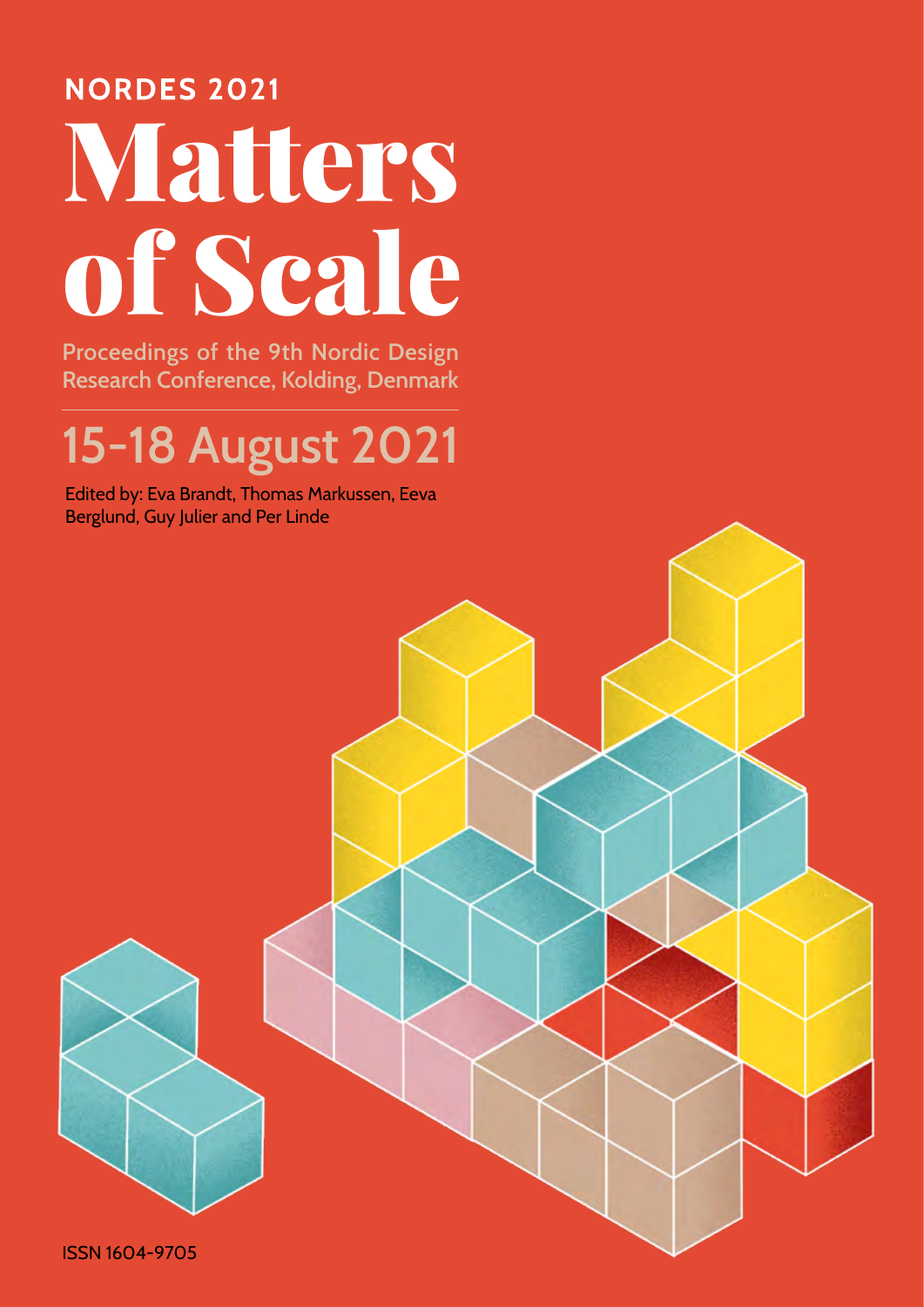

## Proceedings of Nordes International Conference

## 15-18 August 2021, held online.

#### Organized by

Design School Kolding University of Southern Denmark

#### Conference Visual Identity

Stinna Hougaard Vinther Sørensen, Design School Kolding

#### Conference Proceedings Design

Syuan-Yun Huang, Design School Kolding

**Editors** Eva Brandt, Thomas Markussen, Eeva Berglund, Guy Julier, and Per Linde

**ISSN** 

1604-9705

#### https://conference2021nordes.org/

#### **Cite**

Brandt, E.; Markussen, T., Berglund, E.; Julier, G.; and Linde, P. (eds.) (2021). Proceedings of Nordes 2021: Matters of Scale. 15-18 August 2021, Kolding, Denmark.

All content remains the property of authors, editors and institute.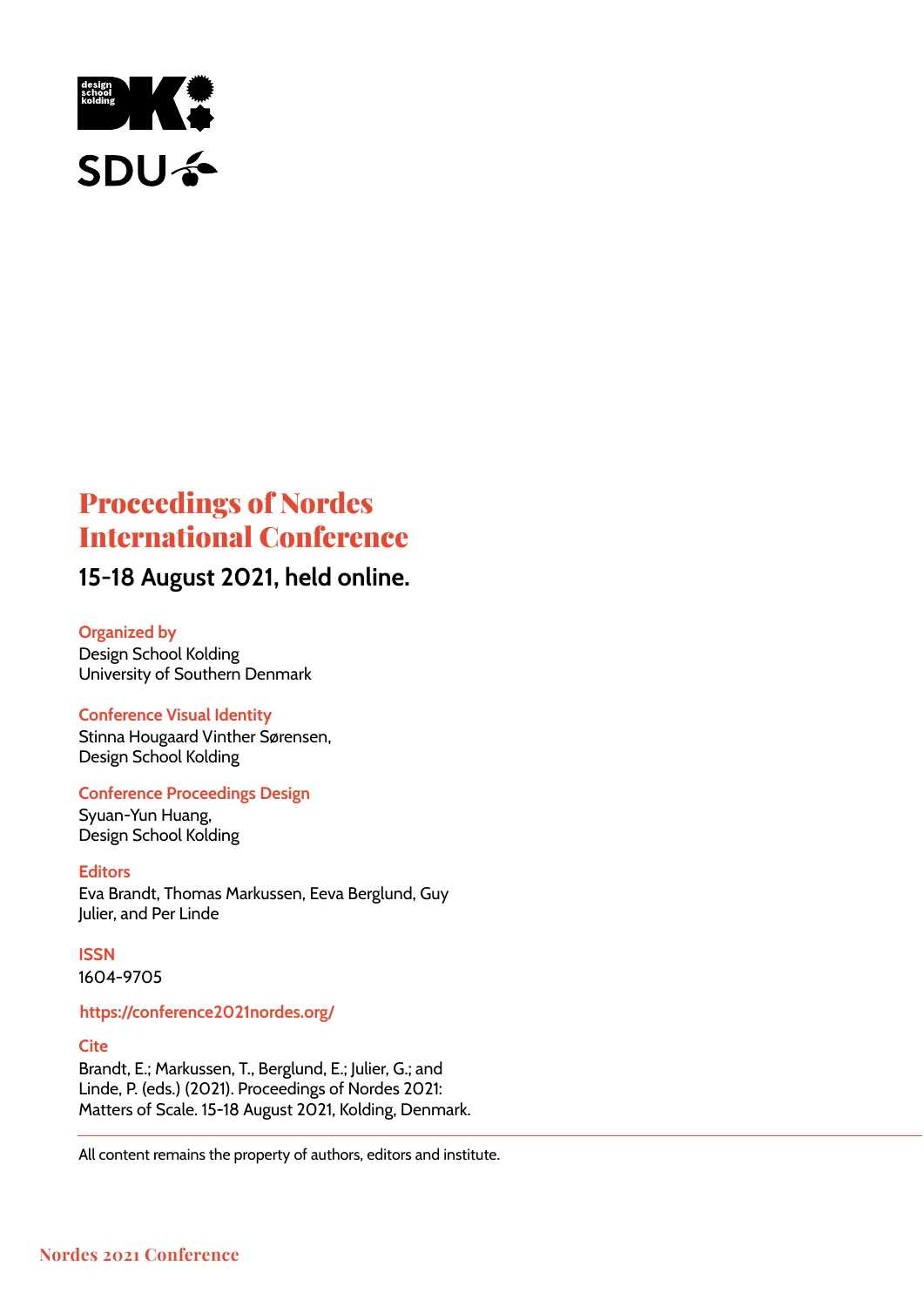# **NORDES 2021** Workshops

## **OVERVIEW**

### **DESIS Philosophy Talk #7.5 Designing Down to Earth: Introducing Re-Worlding**

**Virginia Tassinari, Liesbeth Huybrechts, Ezio Manzini, Oswald Devisch and Annalinda de Rosa**

### **12 Principles of Social Design**

**Jocelyn Bailey, Lucy Kimbell, Patrycja Kaszynska and Christian Nold**

## **Designing Scales of Domestic Mending in Fashion**

**Louise Ravnlykke og Iryna Kucher**

### **Stories for Collaborative Survival**

**Nicholas B. Torretta, Lizette Reitsma, Brendon Clark, Per-Anders Hillgren and Li Jönsson**

### **Residue of Interaction: Scaling participatory Experience**

**Andrea Wilkinson, Lieke Lenaerts, Niels Hendriks and Rita Maldonado Branco**

#### **Nordes 2021 Conference**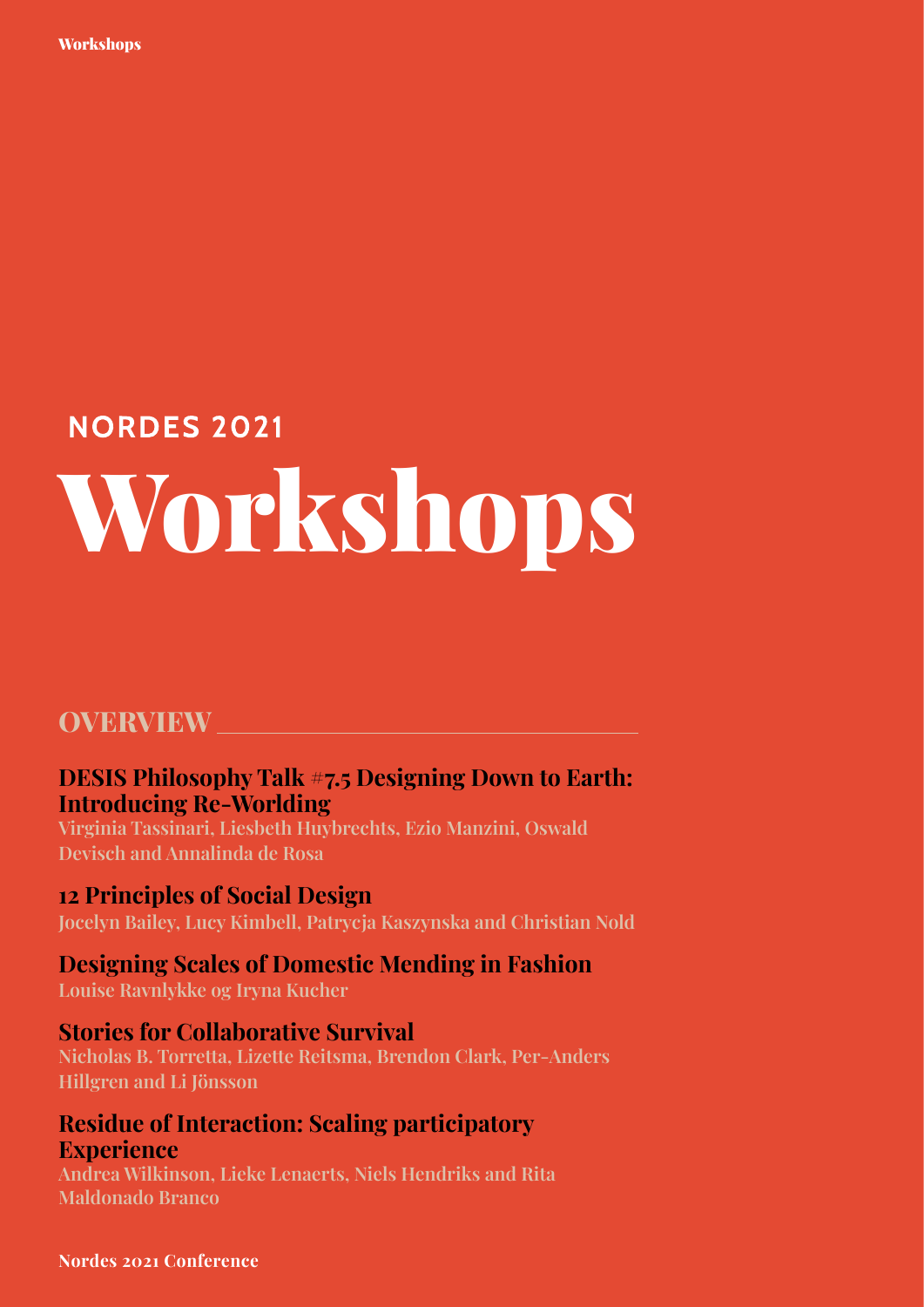# **NORDES 2021** DESIS PHILOSOPHY TALK #7.5



# DESIGNING *DOWN TO EARTH:* INTRODUCING *RE-WORLDING*

#### VIRGINIA TASSINARI

DEPARTMENT OF DESIGN, POLIMI DESIS LAB POLITECNICO DI MILANO, ITALY

VIRGINIA.TASSINARI@POLIMI.IT

#### EZIO MANZINI

ELISAVA BARCELONA SCHOOL OF DESIGN AND ENGINEERING, SPAIN

EZIO.MANZINI@POLIMI.IT

#### ANNALINDA DE ROSA

DEPARTMENT OF DESIGN, POLIMI DESIS LAB POLITECNICO DI MILANO, ITALY

ANNALINDA.DEROSA@POLIMI.IT

#### ABSTRACT

Today's socio-environmental challenges have been made more evident by the current COVID-19 crisis, with implications on various scale levels, intensifying cultural, social, political and environmental questions. Those questions must be addressed in a combined and not distinct way, requiring specific efforts in terms of thinking/acting in designing. In this DESIS Philosophy Talk, we want to explore which of our design competences we need to strengthen in order to create shared worlds that span different scale levels by developing what we call here "*Reworlding* platforms". It will build on a rich cultural tradition in Participatory Design of bridging people and groups together, including silent and silenced actors (human and non-human ones). While in the last years some attention has been paid in how to care for the non-human to be part of the political discourse, with the idea of *Re-worlding* we also underline that many silent and silenced human actors still need to be given a voice.

#### THE PHILOSOPHICAL CONTEXT

LIESBETH HUYBRECHTS

OSWALD DEVISCH

FACULTY OF ARCHITECTURE AND ARTS, UNIVERSITY OF HASSELT, BELGIUM

LIESBETH.HUYBRECHTS@UHASSELT.BE

FACULTY OF ARCHITECTURE AND ARTS, UNIVERSITY OF HASSELT, BELGIUM OSWALD.DEVISCH@UHASSELT.BE

The COVID-19 crisis we are currently experiencing shows it more clearly than ever: societal challenges on a large scale (vaccination plans, a destabilised climate, the displacement of people and material insecurity) are dividing groups locally and globally, rather than creating solidarity across Europe. French sociologist Bruno Latour (2018) describes this moment of societal division and insecurity as an important juncture, urging us to create shared worlds by: working together;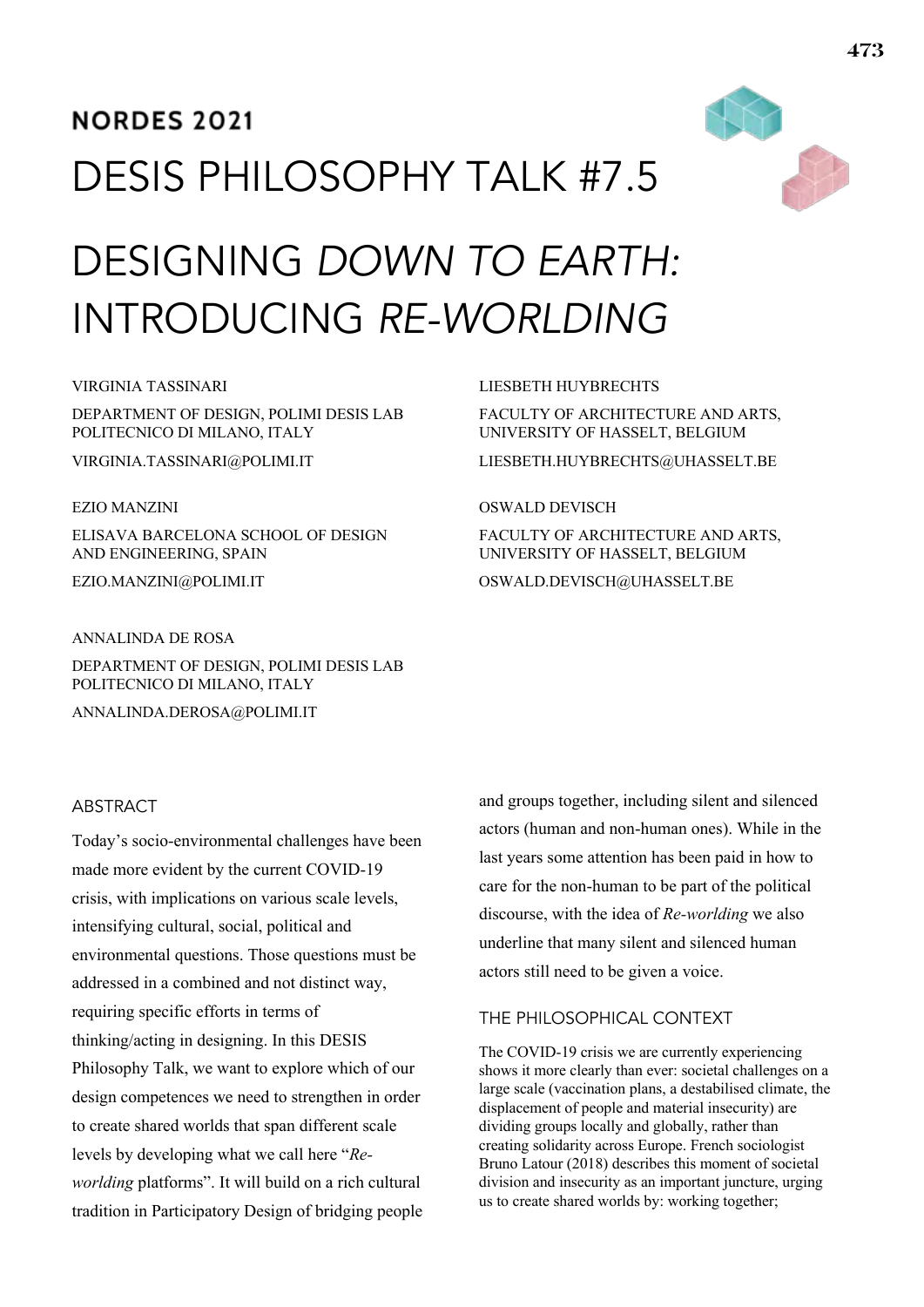tackling tangible socio-environmental issues that have implications on various scale levels, in specific locations; and not separating, but combining - in this case - cultural, social, political and environmental questions. Besides than the rich and well documented participatory design discourse in Ant theory (see for instance Storni et al, 2015 and Andersen et al. 2015). who has been exploring the potential of non-human agents for participatory design processes, the Nordic Participatory Design tradition has in the past years being often researching on what a more-than-human design might concretely mean today, and working with questions concerning design and the more-than-human discourse (from Jönsson, 2014 to Lindström  $&$  Ståhl, 2019, Veselova 2019 and Westerlaken, 2020). This workshop builds on this conversation and aims to further enrich it by articulating on the idea of *Reworlding*.

Instead of being the victim of the current polarisation, we build on a rich cultural tradition in Participatory Design of bridging people and groups together. In this DESIS Philosophy Talk, we want to explore which of our design competences we need to strengthen in order to create shared worlds that span different scale levels by developing what we call here *Re-worlding platforms*. This needs clarification of two concepts: *Re-worlding* and *platforms.*

We explore the idea of *Re-worlding*, as a design practice that is focussed on bringing together social, political, cultural and environmental questions. It follows the idea of Bruno Latour to enhance the potential of collectives in the construction of a common world, contributing to a sense of politics *Down to Earth*, being a politics acknowledging the radical interdependency connecting humans and humans with non-human agents. This brings also questions, for instance, on the role "representatives" might have in bringing all points of view on the table - also for instance of silent and silenced actors (human and non-human ones) and questioning also the role of the translator (and balancing matters of power). While in the last years some attention has been paid in how to care for the non-human to be part of the political discourse, with the idea of *Reworlding* we also underline that many silent and silenced human actors still need to be given a voice, represented, enabled and supported. Latour's perspective on the needed itinerary *Down to Earth*, that recognizes humans as being just terrestrials amongst others, might help us also to better acknowledge the radical interdependence connecting the environment and the social, recognizing behind environmental issues (such as the COVID-19 pandemic and the climate crisis) also social ones.

Furthermore, Latour invites us to not be overwhelmed by scale, or to abstract ourselves from what is *Down to Earth*, by starting from our own context, identifying the radical interdependence within a specific situation (what he calls *a Critical Zone*). It is the act of defining a smaller scale in which to operate to enable all actors, also the silent ones, to have a stake in the public realm, identifying our actions (also, of us as designers) as just one of the many players inter-acting within a given context, a given Critical Zone: in other words, as not being an outsider to, but being part of an engendering process (Latour, 2019), that follows other logics than simple production processes. To think design from within this perspective might help us to better shape what design can do in a specific time of polarisation.

What we question is how we can offer people an entry into this critical zone from which a *Re-worlding* practice can be engendered. Here we explore the idea of *platforms* as socio-technical assemblages of [digital] tools, individuals, groups and places that allow people to come together in relation to issues that divide them. In this way we concretise the meaning of *Re-worlding*  as a practice of researching and (re)building *platforms*  comprising diverse actors (human and non-human), and therefore connecting environmental and social innovation, linked to specific locations and networks and growing caring relationships and inclusive practices, as a way of improving sustainable mechanisms for creating shared worlds.

How can these *platforms* support us to start to plan and construct together the public realm - in other words, a (more-than-human) common world - and how can it support the experience of a deeper understanding of the complexity behind environmental and social issues and of how they inter-depend upon other agents)? In other words; can it enhance the experience what de la Bellacasa (2017) talks about, according to which once you acknowledge the radical interdependence connecting us all, you need to care for it and re-weave the polarisations we are experiencing today

#### THE WORKSHOP DESCRIPTION

In this DESIS Philosophy Talk, we want to explore how designers can enable this (re)discovery of care and relationality, by making us all experience it. The creation of *Re-worlding platforms* is in our opinion a very concrete first step in connecting us all and making us experience this direction *Down to Earth*. The aim of the talk is to understand how Latour's and de la Bellacasa's thinking can give us some indications on designers to concretely act to gather those voices, and to identify some guiding principles for design as politics of the terrestrial. We invite people to reflect on how they create these "*Re-worlding platforms*" in practice.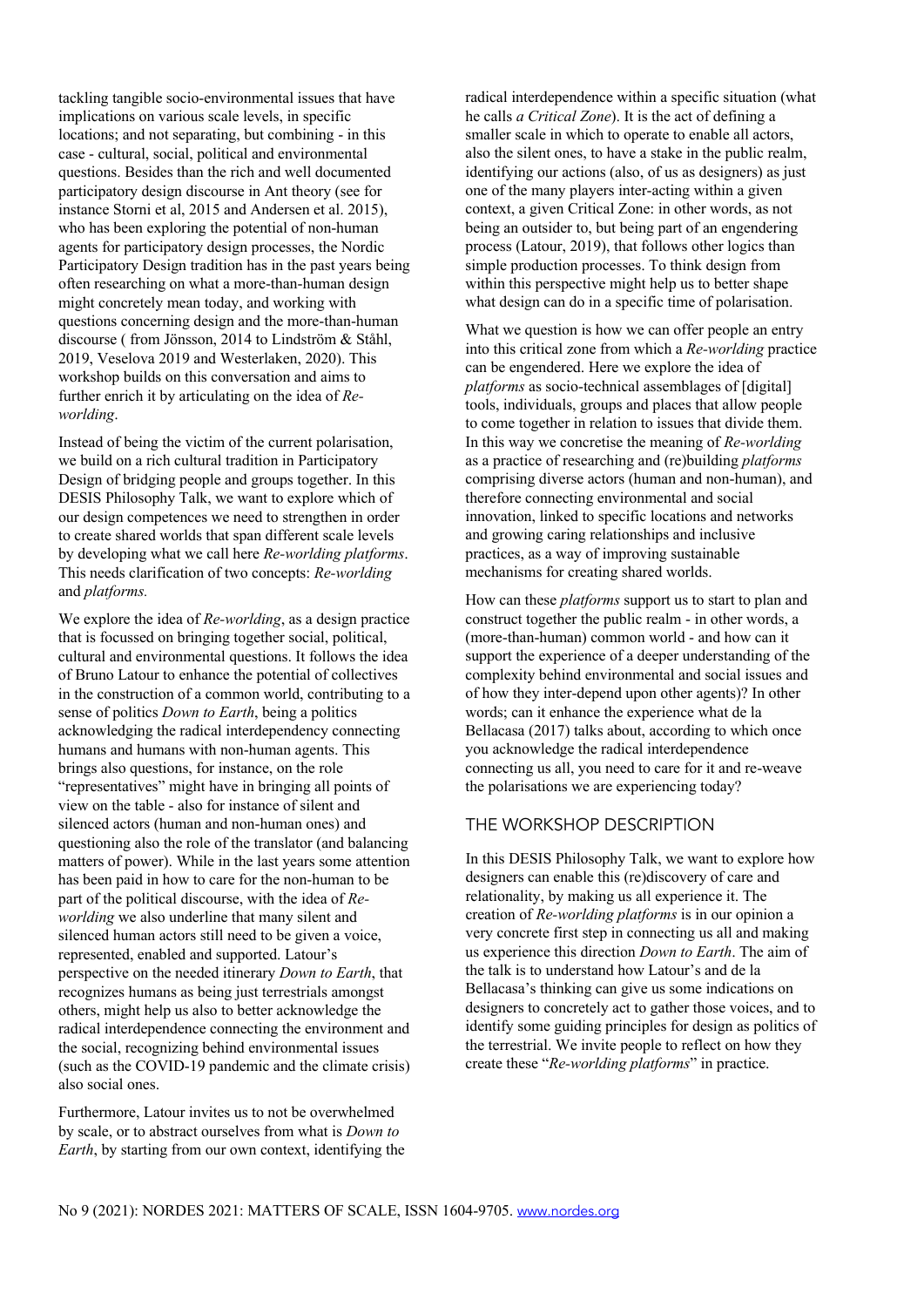#### *RE-WORLDING* AS AN APPROACH FOR DESIGNING DOWN TO EARTH

In detail, we will thus explore how this philosophical framework might inspire a new approach – called *Reworlding* - in which to design *platforms* that can bring social and environmental actors (and their agencies) together, in order to act on a larger and more complex level. Do not include other page numbers, headers or footers in your paper submission. Leave these as they appear on this template.

**The question that is central is what is necessary to generate a strong 'ecology' of** *platforms* **with the potential to** *Re-world***, to reinvent itself by enabling collectives' working together within and across scales, tackling tangible cultural and socioenvironmental issues in specific locations, and not separating, but combining - in this case - social, political and environmental questions.**

Our hypothesis is that Participatory Design research offers great potential approaches to further re-create *platforms* in a way that enables them to connect different collectives in tackling socio-environmental challenges. We will propose four different competences the designers should develop to imagine *Re-worlding* as a strategy to bring actors and groups together and explore how these functions and be redefined in a context of *Re-worlding* cultural platforms. The challenge will be that to read them in a nonanthropocentric perspective, in the light of trying to open up for *Re-worldling* PD practices. This might mean to concretely shift those PD competences, reframing, possibly re-imagining them and opening up the perspective to re-addressing, re-naming them from a more-than-human perspective. In the DESIS Philosophy Talk, we will invite four PD researchers (one for each step) to articulate on how they translate Latour's and de la Bellacasa's philosophy into their own *Re-worlding* practices:

#### 1. RE-DISCOVERING THE WORLD

An important approach in creating strong *platforms* for *Re-worlding*, is the participatory design process of trying to surface daily life culture: knowledge about people's and non-humans' own ways of being in the world in the contemporary context of unsustainability (Willis, 2006; Winograd and Flores, 1986; Fry, 1999) together with the contemporary context of 'populism' and unsustainability. This requires design research to engage with methods like collective mapping and embedded research in the specific context that *platforms*  are engaging with, specifying the *Re-worlding* ambitions of the organisations behind the platforms, documenting the (online/offline) tools that *platforms* use to work on their ambitions, tracing the alliances of between different *platforms* and the trajectory of *platforms* in relation to their ambitions.

Invited lecturers: Cristiano Storni and Mark Marshall, Limerick University

#### 2. RE-CONNECTING

Another possible approach for creating *platforms* for *Re-worlding* is the experience in Participatory Design to develop practical knowledge to shift from engaging with current ways of being in the world (re-discovering) to finding opportunities for people and collectives to connect with each other within and across scales around things they care about (re-connecting) (Escobar, 2018). It is key here to explore the (strategic) alliances that can support the *Re-worlding* ambitions of platforms. This includes for instance exploring the capabilities of identifying opportunities for people and collectives to connect with each other based on what they care for, make these opportunities tangible to allow exchange among potential platform-partners and critically reflect on potential (re-)connections between platform partners in diverse organisational forms.

Invited lecturers: Ann Light and Anna Seravalli (Malmö University), Chiara Basetti (Trento University)

#### 3. RE-IMAGINING

Another very central approach to Participatory Design of *platforms* is tapping into the potential of diverse actors to collectively re-imagining systems, organisations etc. Re-imagination is a way to imagine how diverse collectives can create *platforms* that make "the transition from the hegemony of modernity's oneworld ontology to a pluriverse of socio-natural configurations; in this context, designs for the pluriverse becomes a tool for reimagining and reconstructing local worlds" (Escobar, 2018). It is key here to reflect on how to re-imagine the organisations' *Re-worlding* ambitions for their *platforms* - their collective expressions and propositions for organisational forms of care for the world- through collective design action. These actions develop the capabilities of designers to engage with either future needs or marginalized needs for which there is no time nor budget within the current functioning of platforms, by materialising these needs through artefacts: e.g. the creation of digital environments, spatial proposals, alternative mappings, photography, oral (hi)stories, performances, prototypes, scenarios, etc.

Invited lecturers: Seppe De Blust and Freek Persyn (ETH Zurich, Switzerland)

#### 4. RE-INSTITUTIONING

The fourth approach one could hypothesize to integrate the developed *Re-worlding* ambitions (re-connecting) and actions (re-imagining) in the existing organisational structure of *platforms*. This supports sustaining the *Reworlding platforms* and embedding them within existing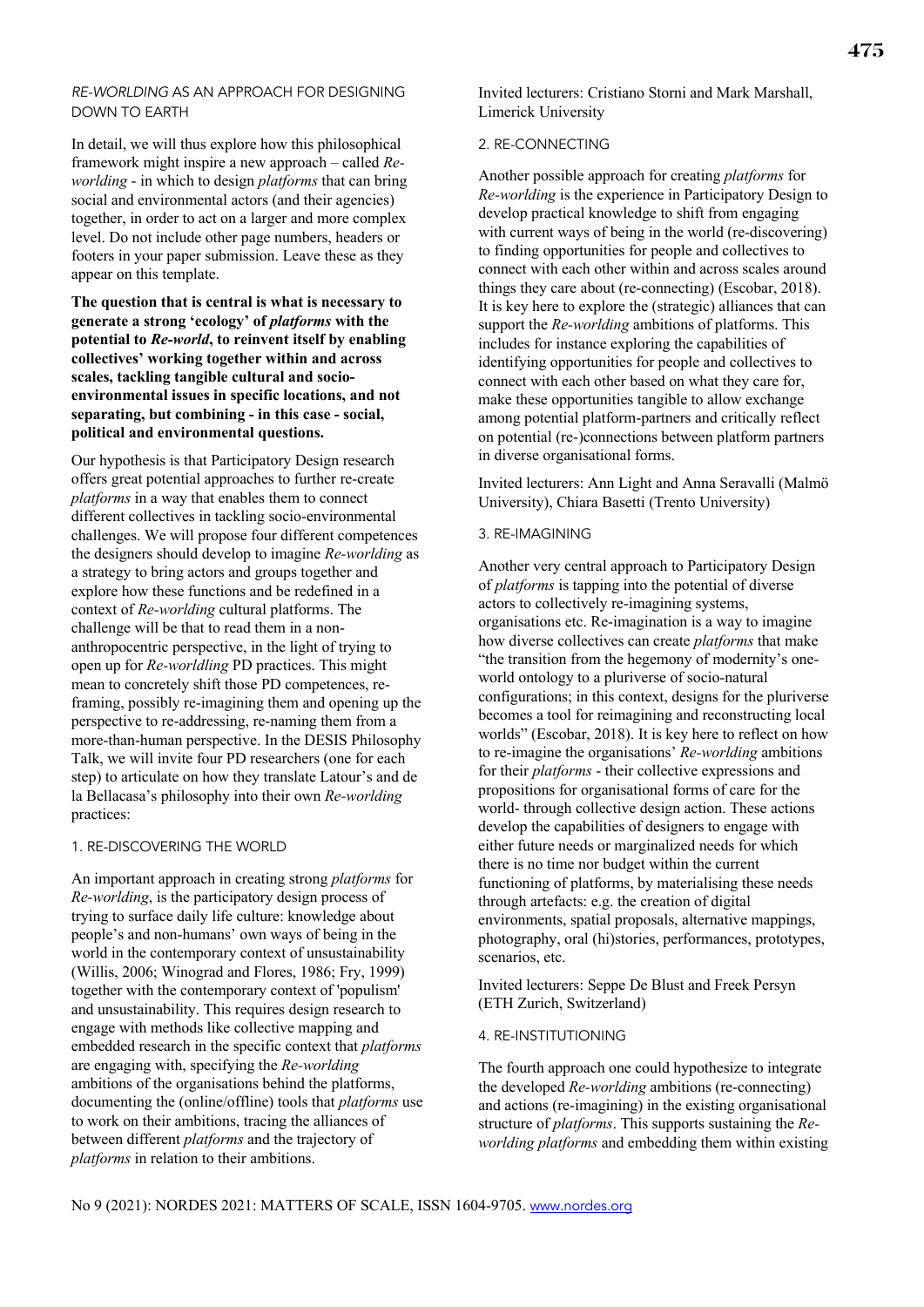networks and structures. This requires that designers enhance their capabilities to develop a diversity of modes to interact with existing networks, translate abstract *Re-worlding* ambitions in concrete steps and projects (short and long-term actions), hand over the experience and insights of their action research back to the case as well as their partner organisation.

Invited lecturers: Maurizo Teli and Ann-Marie Kanstrup (Aalborg University)

#### **REFERENCES**

- Andersen, B.L., Danholt P., Halskov, K., Brodersen Hansen N. & Lauritsen, P. (2015). Participation as a matter of concern in participatory design. In *CoDesign*, 11(3-4), 250-261.
- Avram, G., Choi, J. H. J., De Paoli, S., Light, A., Lyle, P., & Teli, M. (2019). Repositioning CoDesign in the age of platform capitalism: from sharing to caring. Inc*CoDesign*, 15(3), 185-191.
- Botero, A., Hyysalo, S., Kohtala, C., & Whalen, J. (2020). Getting participatory design done: From methods and choices to translation work across constituent domains. In *International Journal of Design*, 14(2), 17.
- Botero, A., Marttila, S., Poderi, G., Saad-Sulonen, J., Seravalli, A., Teli, M., & MC van Amstel, F.  $(2020, June)$ . Commoning Design and Designing Commons. In *roceedings of the th*  **Participatory Design Conference 2020-**Participation (s) Otherwise-Volume 2, 178-180.
- de la Bellacasa, M. P. (2017). Matters of care: *Speculative ethics in more than human worlds.* University of Minnesota Press.
- Escobar, A. (2018). *Designs for the Pluriverse. Radical Interdependence, Autonomy, and the Making of Worlds*. Durham and London: Duke University Press.
- Forlano, L., & Smith, S. (2018). Critique as collaboration in design anthropology. In *Journal of Business Anthropology*, 7(2), 279-300.
- Forlano, L. (2017). Posthumanism and design. In *She Ji*: *The Journal of Design, Economics, and Innovation*, 3(1), 16-29.
- Forlano, L. (2016). Decentering the human in the design of collaborative cities. In *Design Issues*, 32(3), 42-54.

Fry, T. (1999). A new design philosophy: an *introduction to defuturing*. UNSW Press.

Hillgren, P. A., Light, A., & Strange, M. (2020). Future public policy and its knowledge base: shaping

worldviews through counterfactual world-making. In *Policy Design and Practice*, 3(2), 109-122.

- Jönsson, L. & Lenskjold, T.U. (2014). A foray into notquite companion species: design experiments with urban animals as significant others. Artifact: *Journal of Design Practice*, 3(2), 7.1-7.13.
- Jönsson, L., Light, A., Lindström, K., Ståhl, Å., & Tham, M. (2019). How Can We Come to Care in and Through Design? In *The 8th Bi-Annual Nordic* **Design Research Society Conference-Who Cares?** 2-4th of June 2019 Finland, Nordic Design Research, 1-8.
- Latour, B. (2018). *Down to Earth: Politics in the New Climatic Regime*. Polity Press.
- Latour, B., & Miranda, C. (2019). Troubles dans l'engendrement. In *Revue du Crieur*, (3), 60-73.
- Storni, C., Binder, T., Linde, P. & Stuedahl, D. (2015). Designing things together: intersections of codesign and actor-network theory. In *CoDesign* 11(3-4), 149-151.
- Lindström, K. and Ståhl, A. (2019). Caring Design Experiments in the Aftermath. *NORDES Conference Proceedings*, 8.
- Veselova, E. (2019). Design for Sustainable

Human-Nature Systems, *NORDES Conference* 

 *roceedings*, 8.

- Westerlaken, M. (2020). *Imagining Multispecies Worlds. Malmö University Publications*
- White, D., Rudy, A., & Gareau, B. (2015). *Environments, natures and social theory: Towards*  $a$  critical hybridity. Macmillan International Higher Education.
- White, D. F., & Wilbert, C. (Eds.). (2010).  $Technonatures: Environments, technologies,$ *spaces, and places in the twenty-first century.* Wilfrid Laurier University Press.
- White, D. F. (2006). A political sociology of socionatures: Revisionist manoeuvres in environmental sociology. In *Environmental Politics*, 15(1), 59-77.
- Willis, A.-M. (2006). Ontological designing. In *Design philosophy papers*, 4(2), 69-92.
- Winograd, T. & Flores, F. (1986). *Understanding computers and cognition: A new foundation for design*. Intellect Books.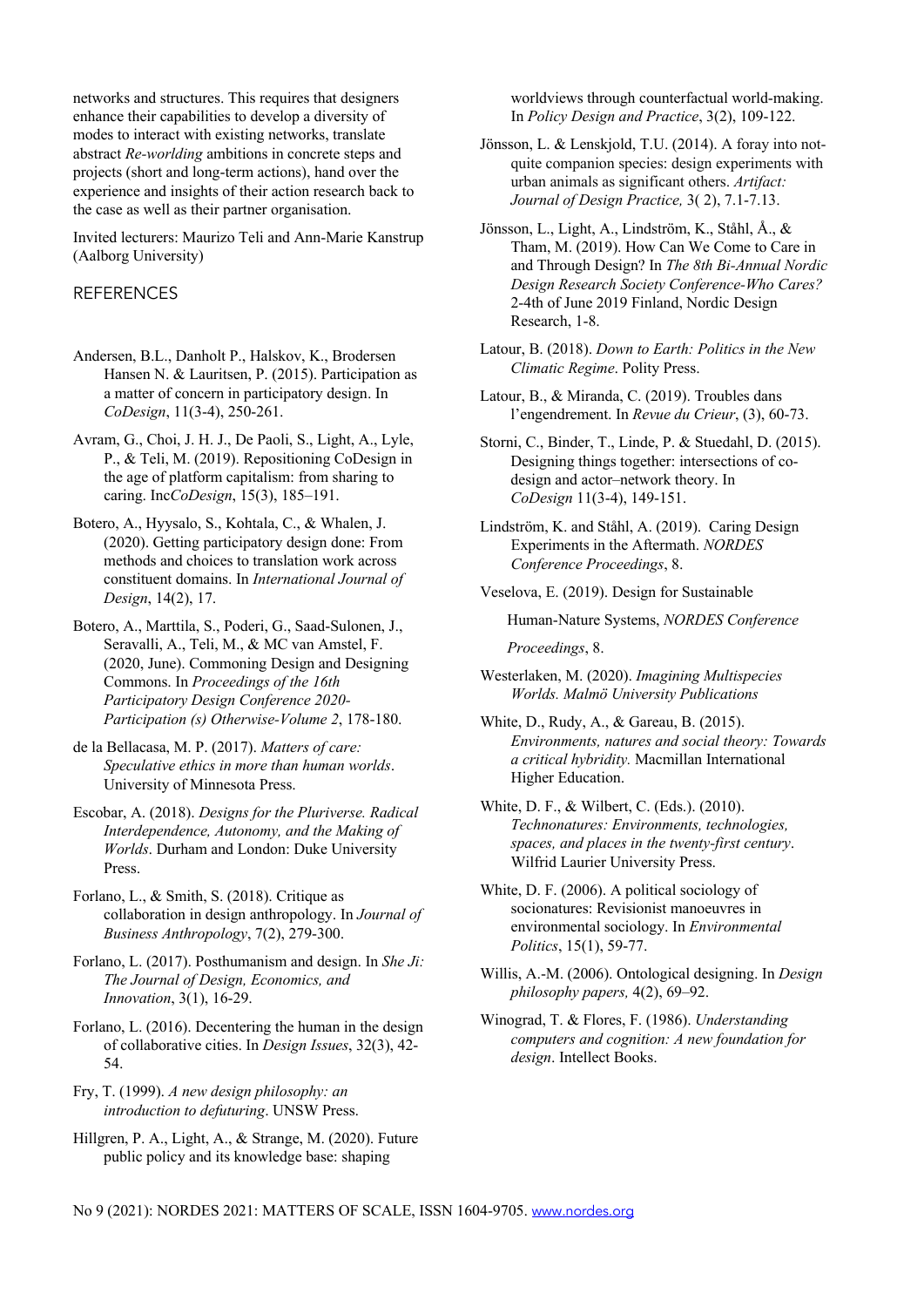TITLE

DESIS Philosophy Talk #7.3 Designing down to Earth: introducing *Re-worlding*

DURATION

Half a day

TENTATIVE PROGRAMME

10:00 - 10:30 Welcome & Philosophical positioning and link to design (the organizers)

 $10:30 - 11:15$  Presentation of the four design competences - round of discussants presentations

11:15 - 11:30 Small break

11:30 - 12:15 Four parallel working sessions

12:15 - 12:45 Open interactive discussion and wrap up

THE PROGRAM IN DETAIL

The Talk will open with a position paper/presentation from the Workshop organizers that articulates the organizers' perspective on the matter of the potential of Latour's and De la Bellacasa's philosophies for designing in the Anthropocene, particularly focusing on how their philosophies might inspire a *Re-worlding*  approach. After this philosophical framing, the organizers will also personally invite eight Participatory Design researchers (for details, see in the previous section) currently researching on the subject of *Reworlding*, to articulate as discussants on how they are currently exploring in their own research one of the competences we identified for *Re-worlding*, and how they weave there back Latour's and de la Bellacasa's philosophical insights to participatory design practices. After the discussants' presentations, who will help to weave the philosophical reflections presented in the first part of the Talk back to practice, we will have the hands on session: the discussants will lead four parallel tables (one for each competence), in which they will prototype together toolkits/tools for the competence of Reworlding they addressed in their presentation, discussing it in small groups. Participants are asked to react/interpret/reflect/give feedback to the discussants' proposals, addressing the research question: "Does this competence practically really enable us to go *Down to Earth*? Which is its potential/criticalities?". They will discuss the approaches with the workshop participants, who will bring their own experiences in PD and Design for social innovation on the table and question the approach from within their own

experiences/perspectives. At every session the conversation will be mapped, and a series of guidelines for Re-worlding will be developed and shared at the end of the workshop and discussed together in the final open conversation. The guidelines will also be tracked on video, to be shared later on social media (NORDES, DESIS Network, DESIS Philosophy talks). Those guidelines will afterwards be shared in the plenary session with the other NORDES attendees (and possibly also on the conference website/social media). At the end of this second part of the DESIS Philosophy Talk, we will have an open discussion (and a wrap up session moderated by the workshop organizers), highlighting the concrete outcomes of the discussion and the potential value of Re-worlding for PD research to come *Back to Earth*. The session will end by asking all the participants to record a small podcast (maximum minutes) providing their own definition of design for Re-worlding. These podcasts, together with the videos produced during the parallel sessions, will be shared on the DESIS Network website, DESIS Philosophy Talk website and social media, and can be served as a basis for putting together a proposal for a Design Journal Special Issue on "Re-wording" (to be discussed).

#### ACCEPTANCE PROCESS AND CRITERIA

A limited number of attendees (max 25 people, registering before the conference), who will sign in through the NORDES 2021 website, will be invited to actively participate in the discussion. The call will be also spread by other channels (such as for instance DESIS Philosophy Talk, DESIS, POLIMI Desis Lab, DESIS social media and to the PhD-Design community and our PhD programmes larger network). We will require interested attendees to sign up and provide their name, role, affiliation, contact and short statement with their motivation to join the workshop session. We will share with them the position paper in advance, to allow a more active participation to the workshop.

#### PHYSICAL LOCATION / ONLINE FORMAT

If possible, we imagine holding the workshop in a location allowing to work in our parallel groups, thus, please check the number of tables and chairs  $(+/-30)$ chairs) available. The space also needs to allow a plenary session (as indicated in the program above).

If the COVID situation will not improve, the format can be easily adapted to an online setting (for instance, via Zoom) and a tech support will be needed by the NORDES organization.

Online format will guarantee data privacy through a closed access participation. A consent form for the use of images and videos will be also submitted to participants.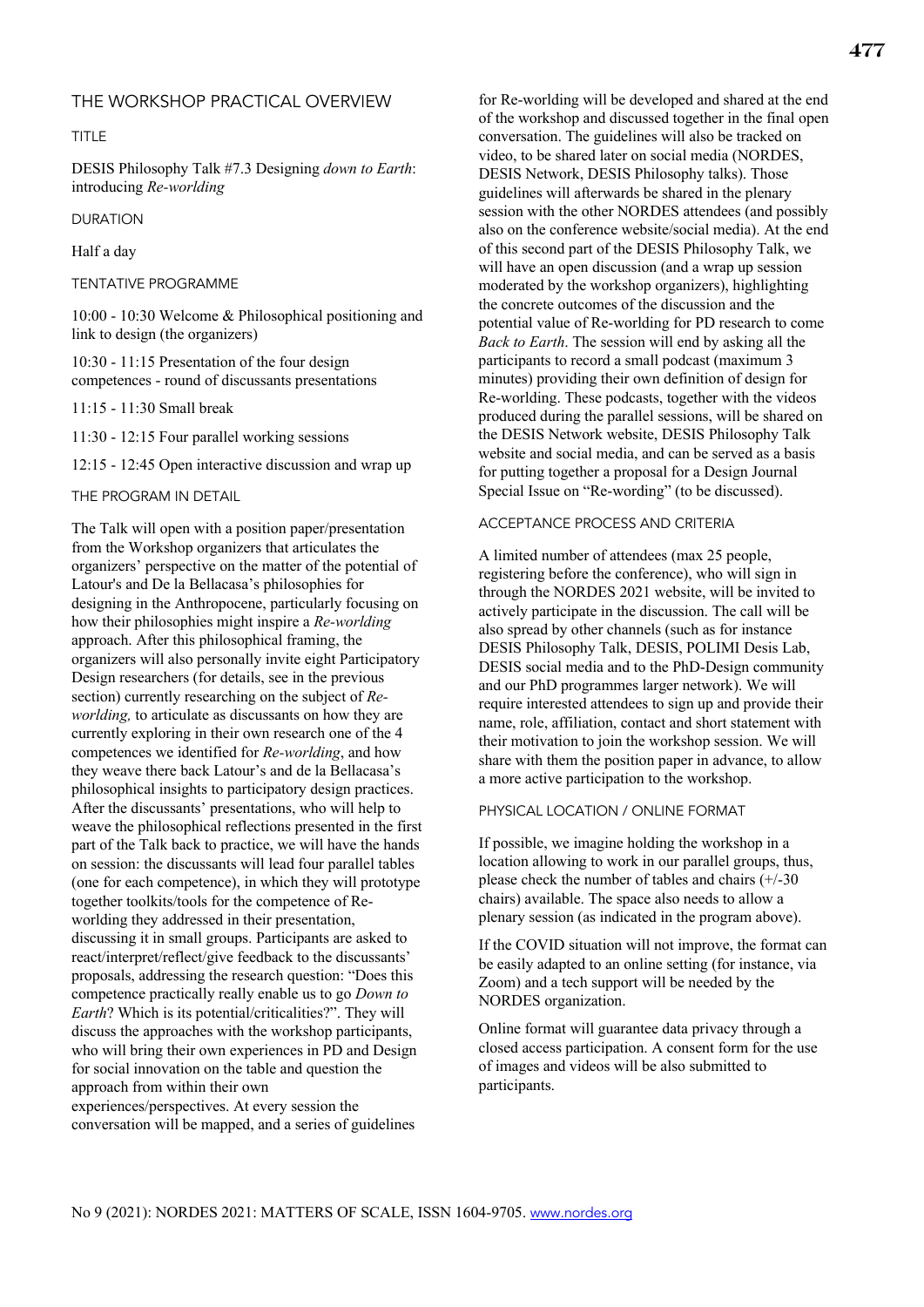# **NORDES 2021**

# Conference Credits

#### Conference Chairs

Eva Brandt, Design School Kolding, Denmark Thomas Markussen, University of Southern Denmark

#### Programme Chairs

Per Linde, Malmö University, Sweden Eeva Berglund, Aalto University, Finland Guy Julier, Aalto University, Finland

#### Exploratory Paper Chairs

Salu Ylirisku, Aalto University, Finland Canan Akoglu, Design School Kolding, Denmark

#### Workshop Chairs

Susan Kozel, Malmö University, Sweden Danielle Wilde, University of Southern Denmark

#### Exhibition Chairs

Eva Knutz, University of Southern Denmark Kathrina Dankl, Design School Kolding, Denmark

#### Doctoral Consortium Chairs

Brendon Clarke, Umeå Institute of Design, Sweden Liesbeth Huybrechts, Hasselt University, Belgium Andrew Morrison, The Oslo School of Architecture and Design, Norway Thomas Binder, Design School Kolding, Denmark

Conference Producer Anette Flinck, Design School Kolding, Denmark

Responsible for Zoom online platforms Anna Kersig, Design School Kolding, Denmark

#### Design of Visual Identity

Stinna Hougaard Vinther Sørensen, Design School Kolding, Denmark

Design of Proceedings Syuan Yun Huang, Design School Kolding, Denmark

#### Design of Exhibition Catalogue

Nikolett Kapronczai, University of Southern Denmark

#### Funding Applications

Thomas Møller Carlsen, Design School Kolding, Denmark

PR & Communication Chair Charlotte Melin, Design School Kolding, Denmark

#### Social Media Chair Katrine Worsøe, Design School Kolding, Denmark

#### Production of Video with Major of Kolding Jørn Pedersen

Naomi Swagten, University of Southern Denmark Maria Anna Jedryszek, Design School Kolding, Denmark

#### **Controllers**

Susan Riber Hansen, University of Southern Denmark Annemarie Kortbæk-Sandal, Design School Kolding, Denmark Jytte Susanne Møller, Design School Kolding Denmark

#### **Scenography**

Flemming Bech Thøisen, University of Southern Denmark Jakob Bladt Jensen, Design School Kolding, Denmark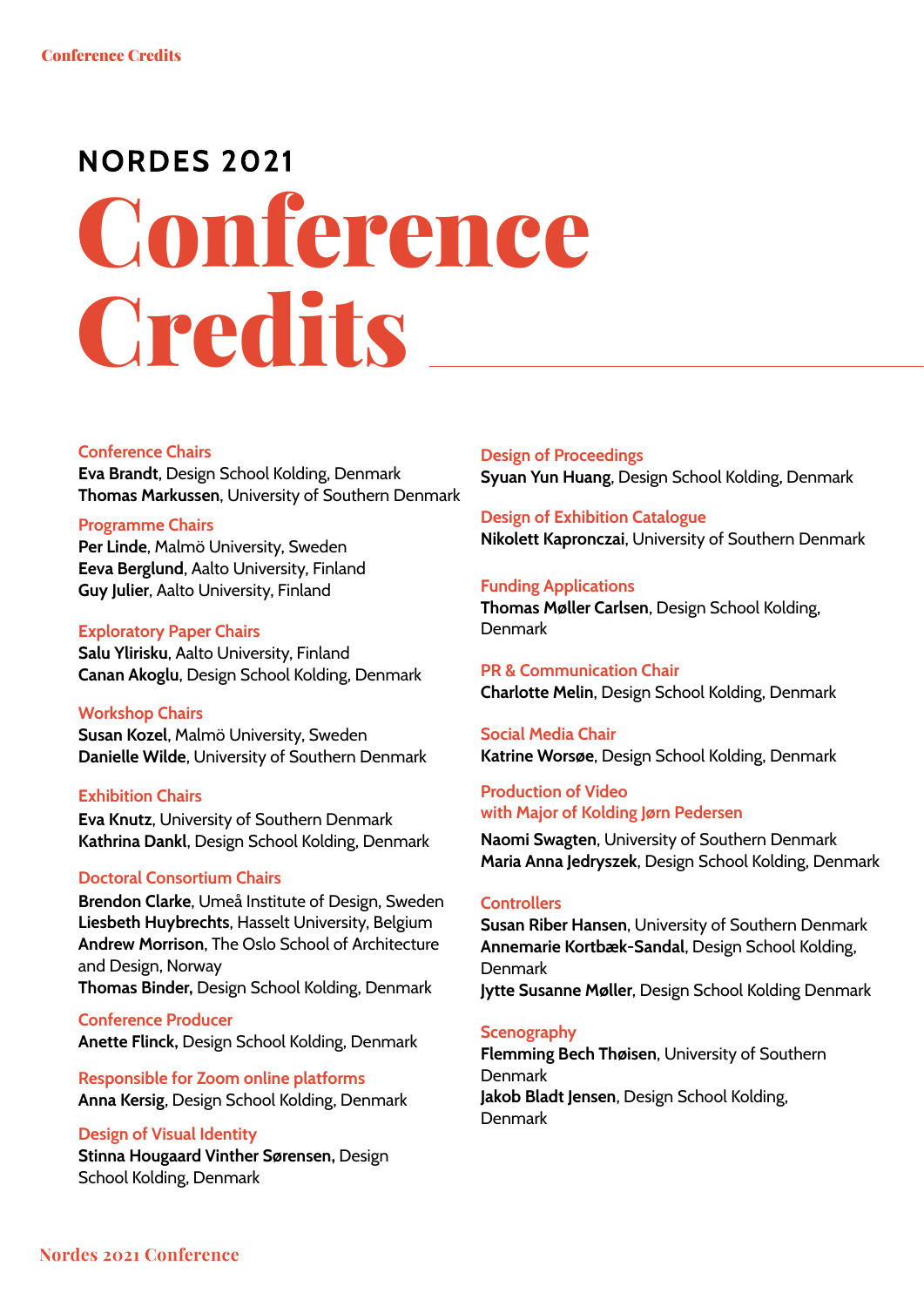Andrea Botero, Aalto University, Finland Andrea Wilkinson, Thomas More University/ LUCA School of Arts Andrew Morrison, The Oslo School of Architecture and Design, Norway Anna Seravalli, Malmø University, Sweden Brendon Clark, Umeå University, Sweden Canan Akoglu, Design School Kolding, Denmark Connie Svabo, University of Southern Denmark Eeva Berglund, Aalto University, Finland Eva Brandt, Design School Kolding, Denmark Eva Knutz, University of Southern Denmark Guy Julier, Aalto University, Finland Helle Marie Skovbjerg, Design School Kolding, Denmark Jacob Buur, University of Southern Denmark Josina Vink, The Oslo School of Architecture and Design, Norway Karen Marie Hasling, Design School Kolding, Denmark Kathrina Dankl, Design School Kolding, Denmark Liesbeth Huybrechts, Hasselt University, Belgium Louise Ravnløkke, Design School Kolding, Denmark Lucy Kimbell, Central Saint Martins, United Kingdom Maria Göransdotter, Umeå University, Sweden Namkyu Chun, Aalto University, Finland Pandora Syperek, Loughborough University, London Per Linde, Malmö University, Sweden Thomas Binder, Design School Kolding, Denmark Thomas Markussen, University of Southern Denmark Tuuli Mattelmäki, Aalto University, Finland Yaprak Hamarat, Université de Liège, Belgium

#### **Session Chairs Students and Volunteers** Session Chairs And Volunteers

Annestina Camilus Anthony Asbjørn Krüger Mønster Christina René Diana Andreea Sandu Iben Østergaard Fog Louise Rose Marie Kremer Maria Anna Jedryszek Naomi Swagten Nele Kieseritzky Nikolett Kapronczai Patricia Csobanczi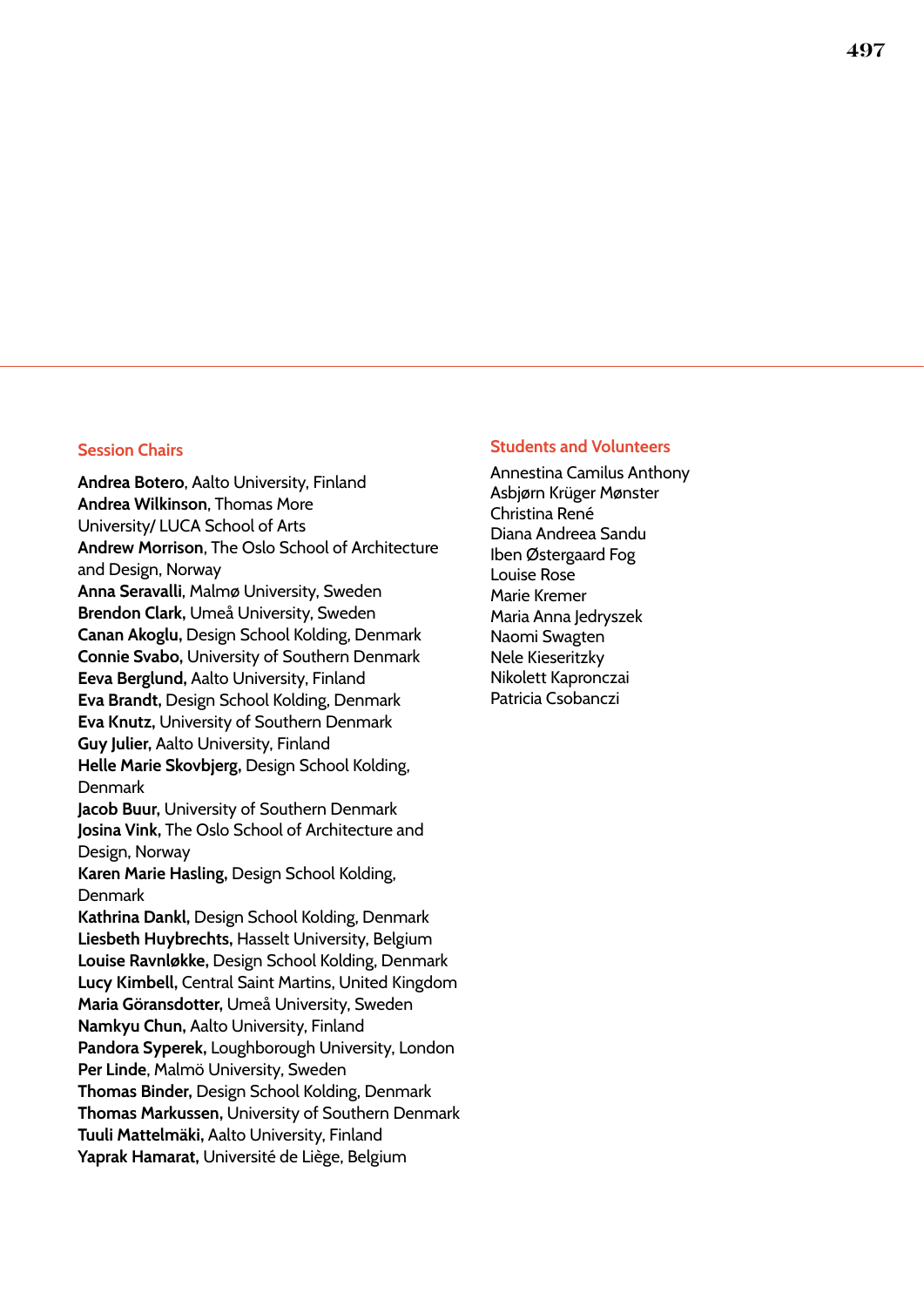# **NORDES 2021** Reviewers

**Ahmet Börütecene** Linköping University **Alistair Fuad-Luke** Free University of Bozen-Bolzano **Ana Nuutinen** University of Lapland **Anders Munch** SDU **Andrea Botero** Aalto **Anna Vallgårda** ITU **Anna Orru** Konstfack **Annamari Vänskä** Aalto **Anne Corlin** DSKD **Anne Gelting** DSKD **Anne Tietjen** University of Copenhagen **Anne-Louise Bang** VIA **Annemiek Boeijen** TU Delft **Annette Svaneklink-Jakobsen** SDU **Antti Salovaara** Aalto **Anuradha Reddy** Malmø Universitet **Åsa Harvard** Malmø University **Astrid Mody** DSKD **Beatrice Villari** Politecnico di Milano **Ben Matthiews** University of Queensland **Bo Westerlund** Konstfack **Camilla Groth** Göteborg University **Canan Akoglu** DSKD **Charlotte Sørensen** Malmø Universitet **Cindy Kohtala** Aalto **Eeva Houtbeckers** Aalto **Eeva Berglund** Aalto **Elina Ilén** Aalto **Elise Hodson** Aalto **Else Skjold** KADK **Elvin Karana** TU Delft **Erik Hansen-Hansen** KADK **Eva Knutz** SDU **Francesca Rizzo** Politecnico di Milano **Guenther Filz** Aalto **Guy Julier** Aalto **Harun Kaygan** SDU **Heidi Paavilainen** Aalto **Heidi Pietarinen** University of Lapland

**Helena Hansson** HDK **Helena Kraf** HDK **Helle Skovbjerg** DSKD **Henric Benesh** HDK **Henrik Oxvig** KADK **Henrik Larsen** Malmø University **Henry Mainsah** OsloMet **Henry Larsen** SDU **Idil Gaziulusoy** Aalto **Jacob Buur** SDU **Jan Diehl** TU Delft **Jens Pedersen** Malmø University **Jesper Legaard** DSKD **Jilly Traganou** Parsons New School **Jo-Anne Bichard** RCA **Joanna Saad-Sulonen** ITU **Johan Redström** Umeå University **Johan Blomkvist** Linköping University **Johanna Ylipulli** Aalto **Johanna Rosenqvist** Konstfack **Jörn Christianson** ITU **Julia Valle Noronha** Estonian Academy of Art **Karen Marie Hasling** DSKD **Karen Feder** DSKD **Karthikeya Acharya** Aarhus University **Kasper Heiselberg** Aarhus University **Katarina Edman** Örebro University **Kathrina Dankl** DSKD **Kathrine Townsend** Nottingham Trent University **Kirsi Niinimäki** Aalto **Kirsten Raahauge** KADK **Kjetil Fallan** University of Oslo **Kristi Kuusk** Estonian Academy of Art **Kristina Fridh** Konstfack **Kristina Lindström** Malmø University **Kristina Niedderer** Manchester School of Art **Lars Hallnas** University of Borås **Laurene Vaughan** RMIT **Laurens Boer** ITU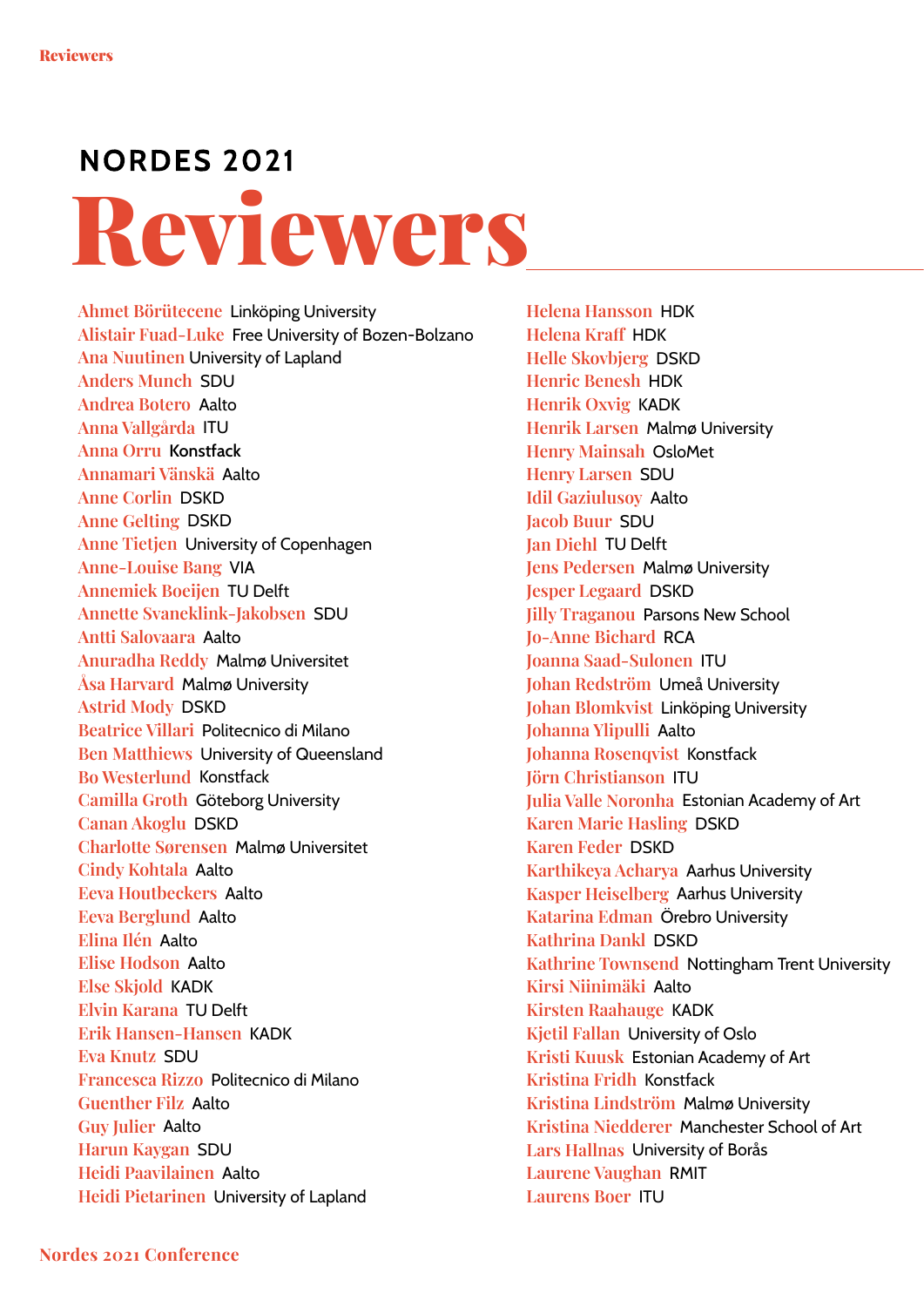**Lene Tanggaard** DSKD **Li Jönsson** Malmø University **Liesbeth Huybrechts** Hasselt University **Lieselotte Leeuwen** Göteborg University **Lily Diaz-Kommonen** Aalto **Lise Hansen** AHO **Lizette Reitsma** Malmø University **Lone Kofoed** Aarhus University **Lorraine Gamman** Central Saint Martins **Madina Tlostanova** Linköping University **Maja Gunn** HDK **Mäkelä Maarit** Aalto **Maria Sparre-Petersen** KADK **Maria Göransdotter** Umeå University **Maria Hellström** Malmø University **Maria Engberg** Malmø University **Maria Foverskov** Malmø University **Marianne Kirkegaard Rasmussen** Aarhus University **Marketa Dolesjova** Aalto **Martin Sønderlev-Christensen** KADK **Martin Avila** Konstfack **Martina Caic** Aalto **Mary Karida** Aalto **Masood Masoodian** Aalto **Matt Malpass** Central Saint Martins **Mattias Arvola** Linköping University **Melanie Sarantou** University of Lapland **Merja Ryöppu** SDU **Mette Gislev-Kjærsgaard** SDU **Mette Agger Eriksen** KADK **Miika Lehtonen Mikko Jalas** Aalto **Minna Pakanen** Aarhus University **Morten Petersen** DSKD **Namkyu Chun** Aalto **Nazli Cila** TU Delft **Netta Livari** University of Oulu **Ole Fryd** University of Copenhagen **Ole Smørdal** University of Oslo

**Onkar Kular** Göteborg University **Oscar Person** Aalto **Otto Busch** Parsons New School **Pelle Ehn** Malmø University **Per Linde** Malmø University **Per-Olof Hedvall** Lund University **Peter Dalsgaard** Aarhus University **Peter Gall Krogh** Aarhus University **Petra Ahde-Deal** KEA **Rachel Harkness** Edinburgh College of Art **Ramia Maze** London College of Communication **Renee Wever** Linköping University **Richard Herriot** DSKD **Robb Mitchell** SDU **Sara Ilstedt** KTH **Sarah Trahan** SDU **Satu Miettinen** University of Lapland **Sidse Ansbjerg Bordal** DSKD **Signe Yndigegn** ITU **Silvia Grimaldi** London College of Communication **Simon Clatworthy** ITU **Sofe Beier** KADK **Stefano Mafei** Politecnico di Milano **Sune Gudiksen** DSKD **Synne Skjulstad** Kristiania University College **Tatu Martilla** Aalto **Tau Leenskjold** SDU **Thomas Binder** DSKD **Thomas Markussen** SDU **Tom Bieling** HAW-Hamburg **Torben Anker Lenau** DTU **Troels Johansson** Göteborg University **Tuuli Mattelmäki** Aalto **Ulla Ræbild** DSKD **Vibeke Riisberg** DSKD **Violeta Clemente** University of Aveiro **Wafa Said-Mosleh** SDU **Yiying Wu** PolyU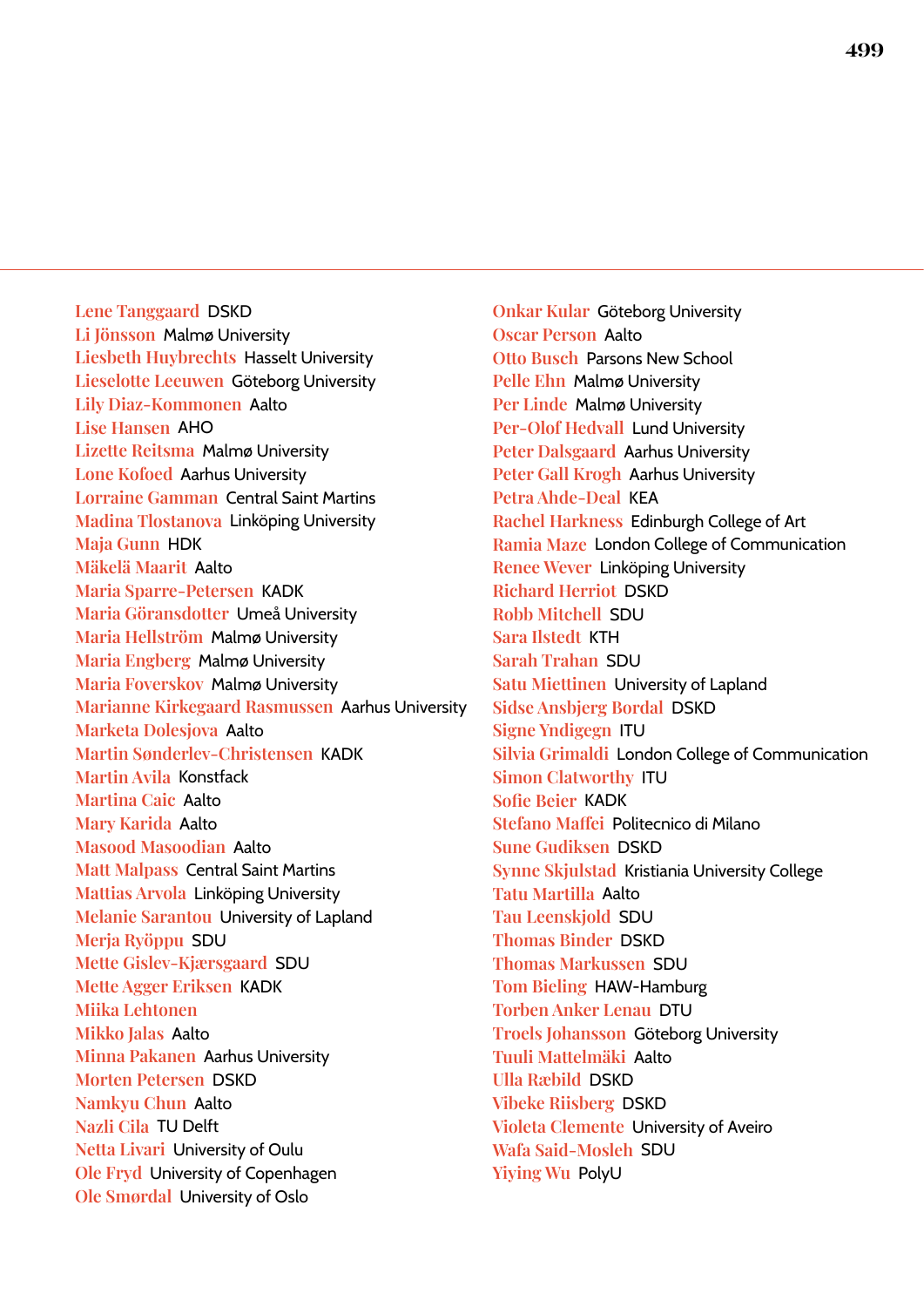# **NORDES 2021** Sponsors and Partners

Region of Southern Denmark





## Carlsberg Foundation **CARISBERG FOUNDATION**

Inspiring Denmark



Business Kolding



#### Kolding Municipality



#### IT-vest networking Universities

supported by **It-vest** networking universities